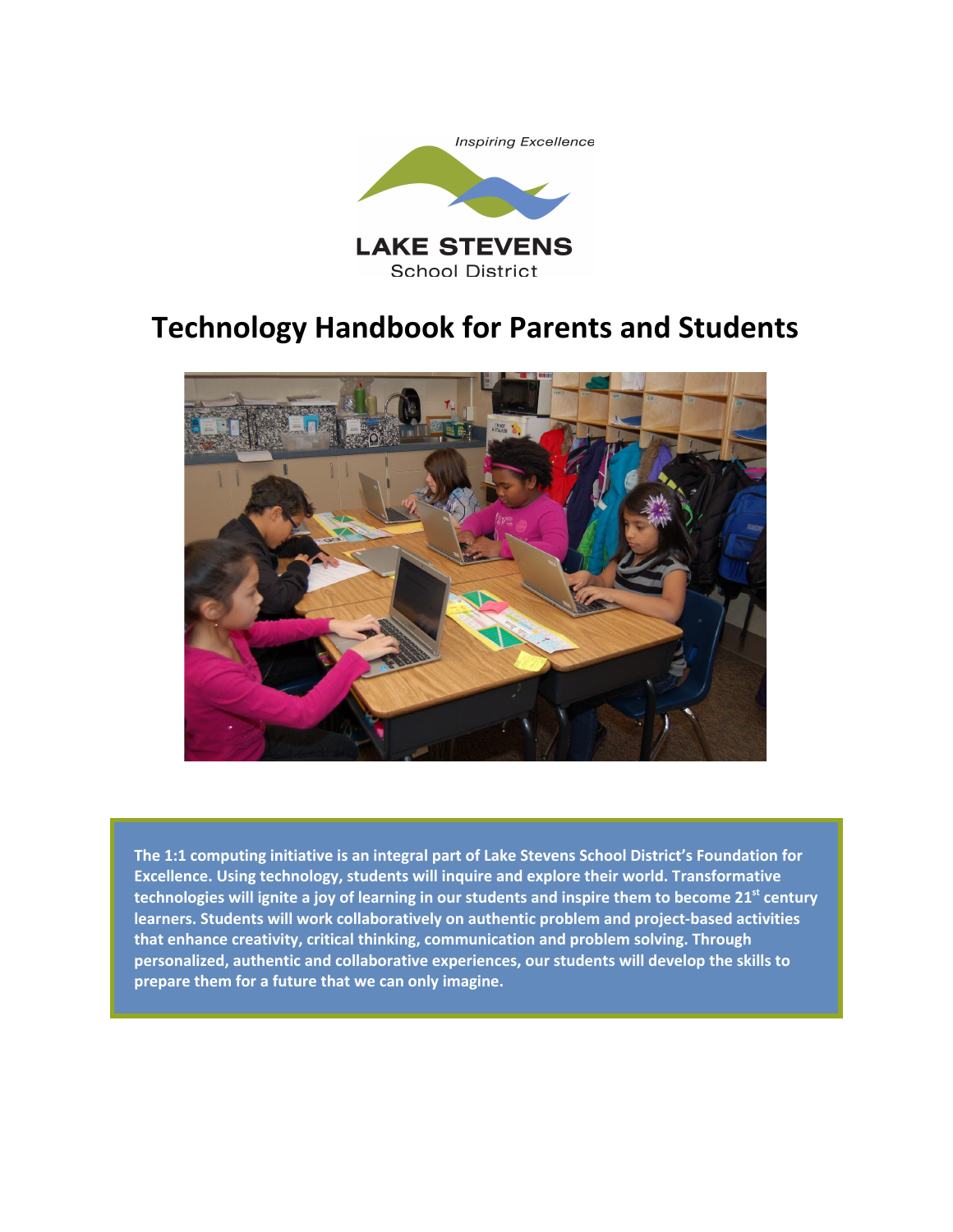

# **Foundation for Excellence**

In Lake Stevens, our use of technology will be bold, intentional and accessible. Innovative approaches will be encouraged and embraced and our technology will be intuitive, collaborative and an empowering tool for students, staff and parents. Technology will transform our data systems to be unified, accessible, timely, informative and adaptable, and capable of being tailored to each school, program, class, staff member and student.

Lake Stevens School District understands that technology is a critical tool in the pursuit of your child's education. Lake Stevens uses technology of many sorts to provide depth to your child's education and to engage him/her in the world both now and in the future. If you are a returning Lake Stevens parent, then you have already witnessed the remarkable technological resources our district offers its students. For you, this handbook provides ready access to policies and resources that will help you guide your child in his/her education. If you are new to Lake Stevens, then we hope this handbook will inspire and excite you when you realize how many technological resources are now available to your child. We also hope that this handbook will be a source of guidance and comfort as you realize that Lake Stevens has taken many steps to keep our children safe. Lake Stevens School District needs you to be a partner in your child's education and safety. When the district resources are paired with engaged parents and students who are ready to learn, there is no limit to what we can accomplish!

Lake Stevens School District encourages students to use a variety of technologies to enhance their learning. To ensure the privacy and safety of our students, and to protect data and our resources, we ask parents and students to become familiar with the policies and regulations that have been established for technology use in the district. Lake Stevens School District's aim is to maintain an environment that promotes ethical and responsible conduct in all electronic resource activities. With this privilege and opportunity to explore resources comes responsibilities for parents and for students.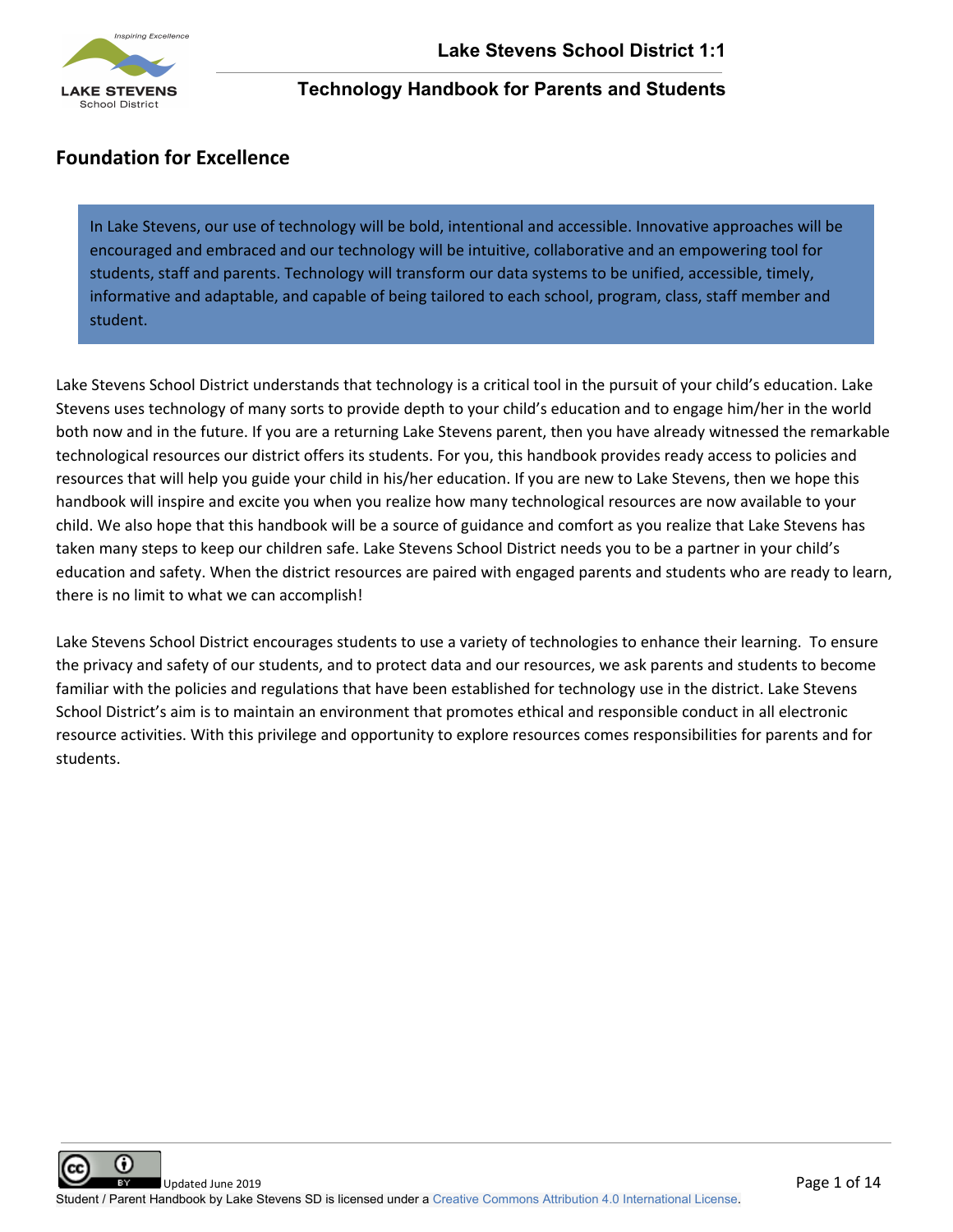

**Lake Stevens School District 1:1**

**Technology Handbook for Parents and Students**

# **Table of Contents**

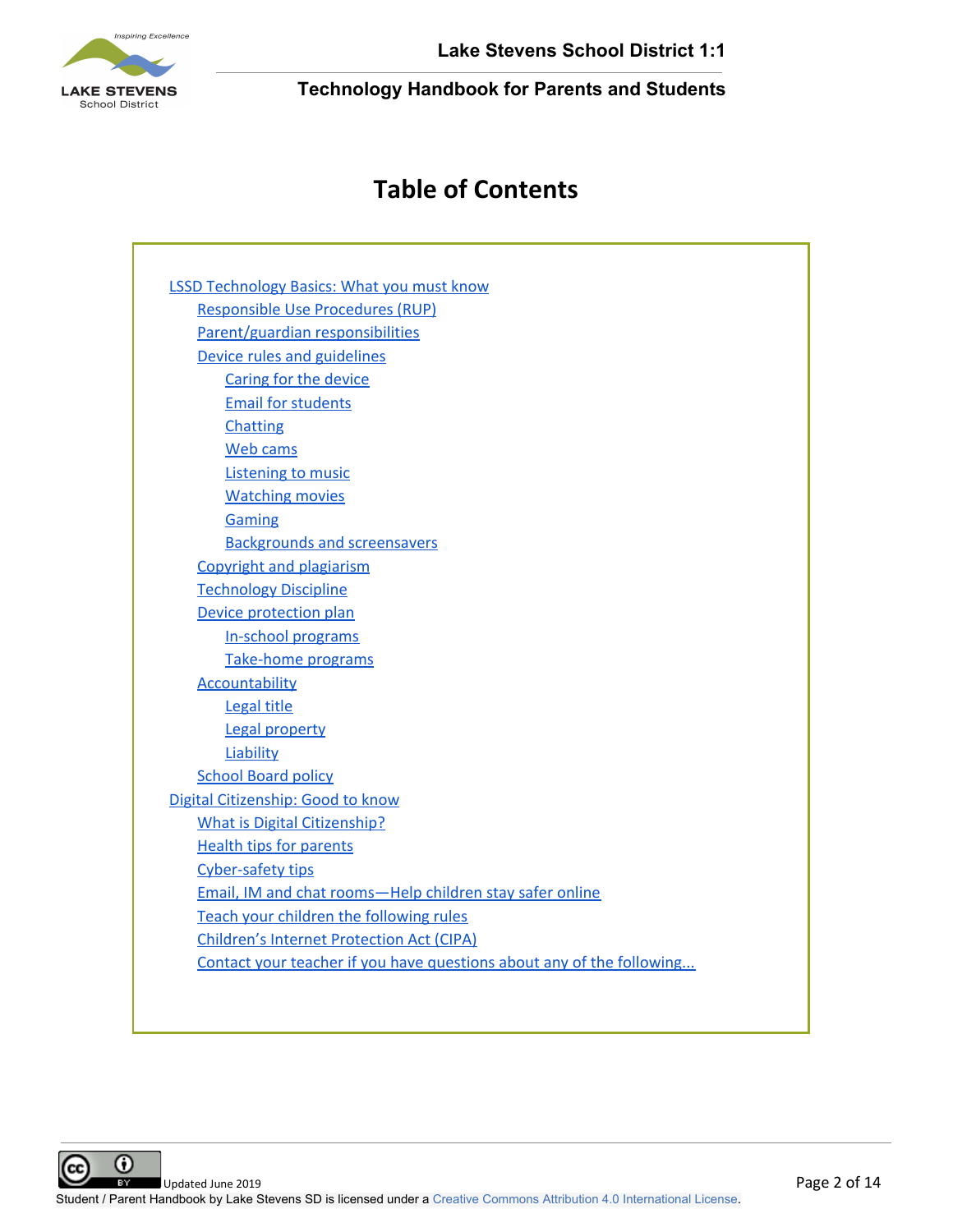

# <span id="page-3-0"></span>**LSSD Technology Basics: What you must know**

# <span id="page-3-1"></span>**1:1 Responsible Use Procedures**

When you sign the Responsible Use Agreement, you are acknowledging that you understand and accept the information in this document and agree to Lake Stevens School District's Responsible Use Procedures and Terms and Conditions for Device Usage.

Lake Stevens students and families must understand that:

- 1. All users of the Lake Stevens network and equipment must comply at all times with the district's Acceptable Use Policy, which is available on the district website, www.lkstevens.wednet.edu, in the Board of Directors section.
- 2. Devices are available for student use and remain the property of Lake Stevens School District.
- 3. All users are accountable to all school, district, local, state and federal laws.
- 4. All use of devices and network must support education.
- 5. Students and families must follow all guidelines set forth in this document and by Lake Stevens staff.
- 6. All rules and guidelines are in effect before, during and after school hours, for all Lake Stevens devices whether on or off the school campus.
- 7. All files stored on Lake Stevens equipment or the network are property of the district and may be subject to review and monitoring.
- 8. The term "equipment" or "technology" refers to devices, batteries, power cords/chargers and cases. Each piece of equipment is issued as an educational resource. The conditions surrounding this equipment can be equated to those of a textbook.
- 9. Students are expected to keep the devices in good condition. Failure to do so may result in bills for repair or replacement.
- 10. Students are expected to report any damage to their device as soon as possible to their teacher. This means no later than the next school day.
- 11. Students who identify or know about a security problem are expected to convey the details to their teacher without discussing it with other students.
- 12. Students are expected to notify a staff member immediately if they come across information, images, or messages that are inappropriate, dangerous, threatening or make them feel uncomfortable.
- 13. All users are expected to follow existing copyright laws and educational fair use policies.
- 14. Students may only log in under their assigned username. Students may not share their password with other students.
- 15. Students are encouraged not to loan equipment to other students. Students who do so are responsible for any loss.
- 16. Students are expected to return their Chromebook upon graduation or leaving the district or sanctions will apply. Sanctions are listed under **Estimated Costs & Sanctions.**
- 17. Any failure to comply may result in disciplinary action. Lake Stevens may remove a user's access to the network without notice at any time if the user is engaged in any unauthorized activity.
- 18. Lake Stevens reserves the right to confiscate the property at any time.

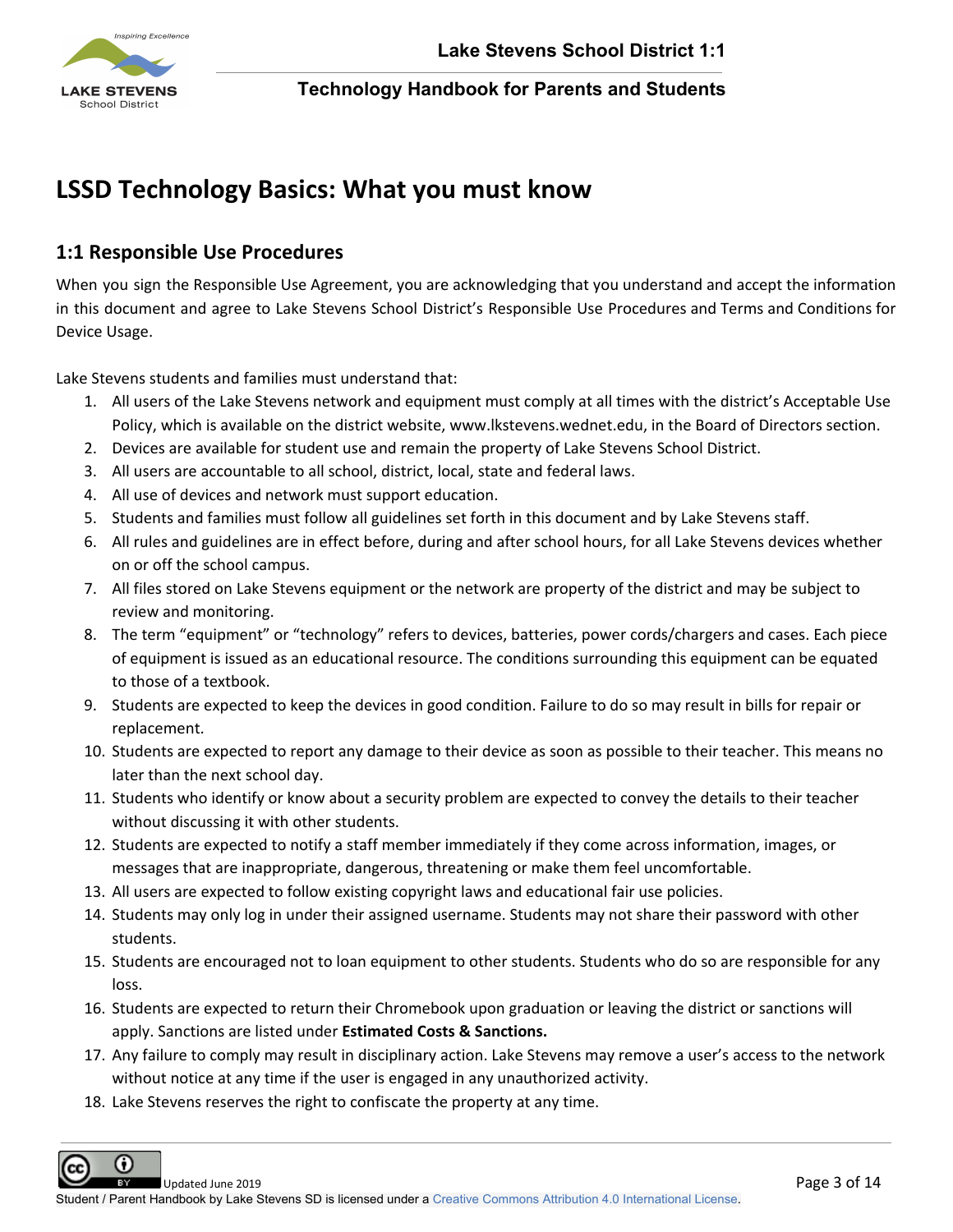

# <span id="page-4-0"></span>**Parent/Guardian Responsibilities**

Lake Stevens School District makes every effort to equip parents/guardians with the necessary tools and information to ensure safe use of the devices in the home. There are several responsibilities assumed by the parent/guardian and the student. These are outlined below.

- All Parents/Guardians and Students are required to sign the [1:1](https://docs.google.com/document/d/1XazAaycMtcjySssxOGjNVxopBpjCVvuSQ7x89VF2iF0/edit?usp=sharing) [Responsible](https://docs.google.com/document/d/1XazAaycMtcjySssxOGjNVxopBpjCVvuSQ7x89VF2iF0/edit?usp=sharing) Use Procedures.
- Enrollment in the district's Chromebook [Loss/Damage](https://drive.google.com/a/lkstevens.wednet.edu/open?id=1QTXJerEs7oFnX8esajqvpr722X1F8xHRM9tIOYzbw74) Protection Plan is encouraged to ensure students have a working device at all times.
- Student devices will not be assigned for take home use until all device debts are paid.
- Devices will be inventoried at the end of each school year.
- Students will be assigned the same device each year. Protect your device.

# <span id="page-4-1"></span>**Device Rules and Guidelines**

The rules and regulations are provided here so that students and parents/guardians are aware of the responsibilities students accept when they use a district-owned device. In general, this requires efficient, ethical and legal utilization of all technology resources. Violations of these rules and guidelines will result in disciplinary action. Students receive device-related training at school during the first weeks of school and learn to be responsible digital citizens.

- **● All use of technology must:**
	- **○** Support learning
	- **○** Follow local, state and federal laws
	- **○** Be school appropriate
- **● Security reminders**
	- **○** Do not share logins or passwords
		- **■** *Exception: students should share passwords with parents or guardians*
	- **○** Follow Digital Citizen guidelines as learned using the Digital Citizenship [Curriculum.](https://drive.google.com/open?id=1aFj6EEH8aAoDzFq67ZIHKfmBk8wClq165HD10DST6V8&authuser=0)
- **● Students are prohibited from:**
	- **○** Defacing Lake Stevens issued equipment in any way. This includes but is not limited to marking, painting, drawing or marring any surface of the devices or any stitching on cases or screen protectors if provided.
	- **○** If such action occurs, the student will be billed the cost of repair or replacement.

### <span id="page-4-2"></span>**Caring For the Device**

- The device is district property and all users will follow this procedure and the Lake Stevens School District Acceptable Use Policy.
- Students should use the device assigned to them and not lend their device to others.
- Students are responsible for the general care of the device issued by the school.
- Students are responsible for keeping the device's battery charged for school each day. Teachers will expect students to be fully ready to complete any online assignment in class. Coming to class without a fully charged Chromebook is the same as not having your textbook, pencil or paper. You will miss out on learning.
- Damaged devices or devices failing to operate properly must be given to the IT Department for an evaluation and/or repair.
- Only use a clean, soft cloth to clean the screen—no cleansers of any type.

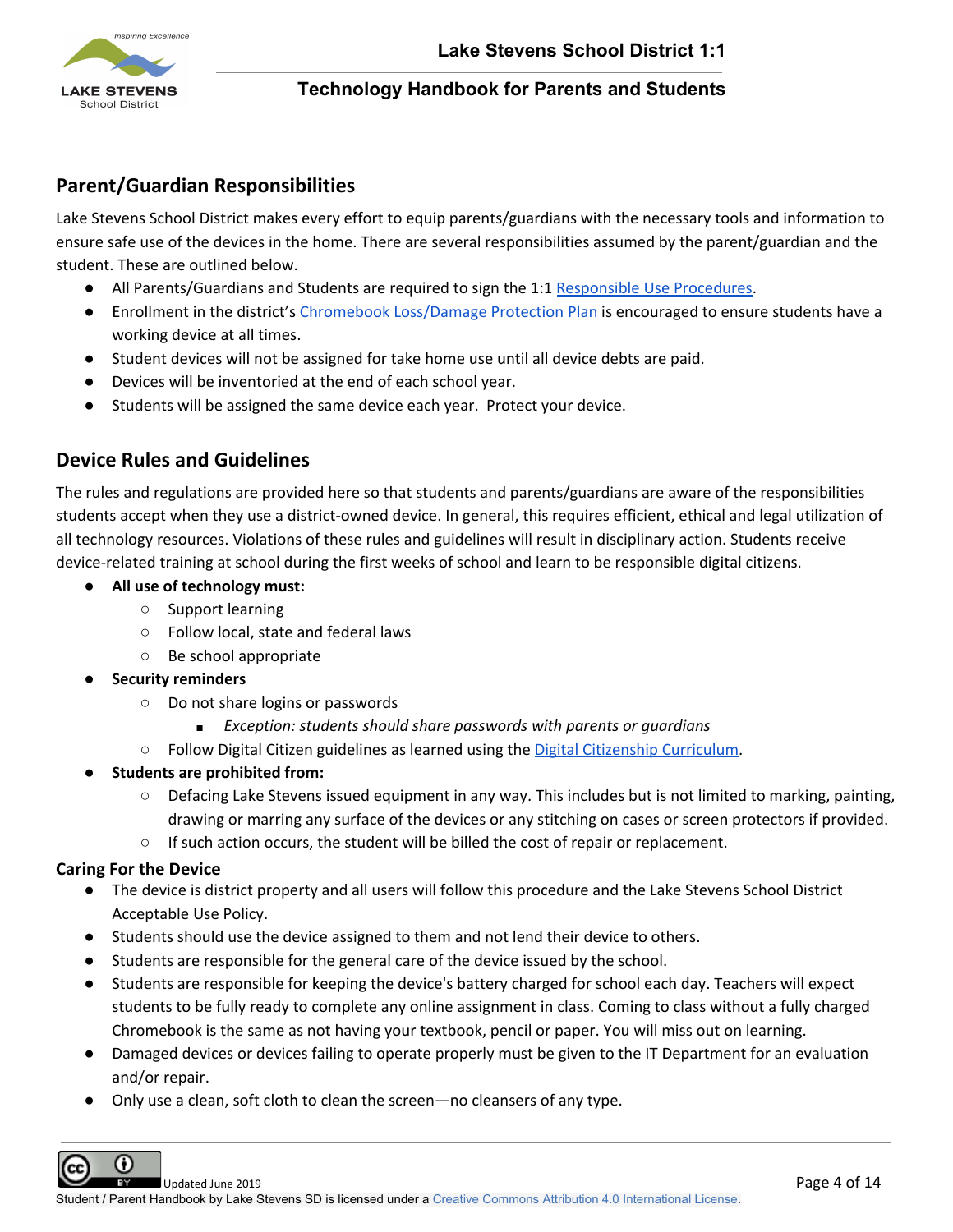

- Cords and cables must be inserted carefully into the device to prevent damage.
- Devices must never be left unattended, in an unlocked locker, unlocked car, unsupervised area or in extreme temperatures.
- Only labels, stickers or skins provided by Lake Stevens School District may be put on the device, district-issued protective case or power cord/charger. These items must be removed by the student when returning the device.

#### **Carrying device**

- Devices must be carried in a student's backpack or a laptop bag when moving outside of the classroom. The screen protection device issued with the Chromebook must be attached at all times.
- Never carry the Chromebook with the screen open.

#### **Screen care**

- Each Chromebook is provided with a screen protection device affixed to the Chromebook. This must be attached to the device at all times. Even with this device, students must follow these guidelines to protect the screen.
- Screen damage will occur when pressure is applied to the screen. Users must avoid leaning on the top of the device when closed and placing objects in a book bag in such a way that would apply pressure to the screen.
- Do not store your pencil, pen or any object in the keyboard area. If you close the Chromebook with an object on the keyboard, you will likely crack your screen.
- The screen must be cleaned with a dry soft cloth or anti-static cloth.
- The device must not be bumped against lockers, walls, car doors, floors, etc. as it will break the screen.
- Open the screen from the middle, not the sides, to prevent screen breakage.

#### **Care of device at home**

- The power cord/charger remains at home.
- Charge the device fully each night.
- Use the device in a common room of the home where adults can monitor use.
- Store the device on a desk or table—never on the floor!
- Protect the device from: Extreme heat or cold. Food and drinks. Small children. Pets.
- Do not leave the device in an unattended vehicle for any reason.
- In case of theft, an official police report will be required.

#### <span id="page-5-0"></span>**Email for Students**

All Lake Stevens school students are issued an email account. Lake Stevens email allows students to safely and effectively communicate and collaborate with Lake Stevens staff and classmates, giving them an authentic purpose for writing. These accounts will be used at school for school-related projects. Student email accounts restrict sending and receiving email to accounts inside the district only unless needed for a special student project.

#### **Email Usage**

- The primary purpose of the student electronic mail system is for students to communicate with school staff and fellow students to collaborate on school activities.
- Students are responsible for good behavior while using school email (at school and at home), just as they are in a classroom or a school hallway.
- Access to email is given to students who agree to act in a considerate and responsible manner. Access is a privilege, not a right. Access entails responsibility.

Ω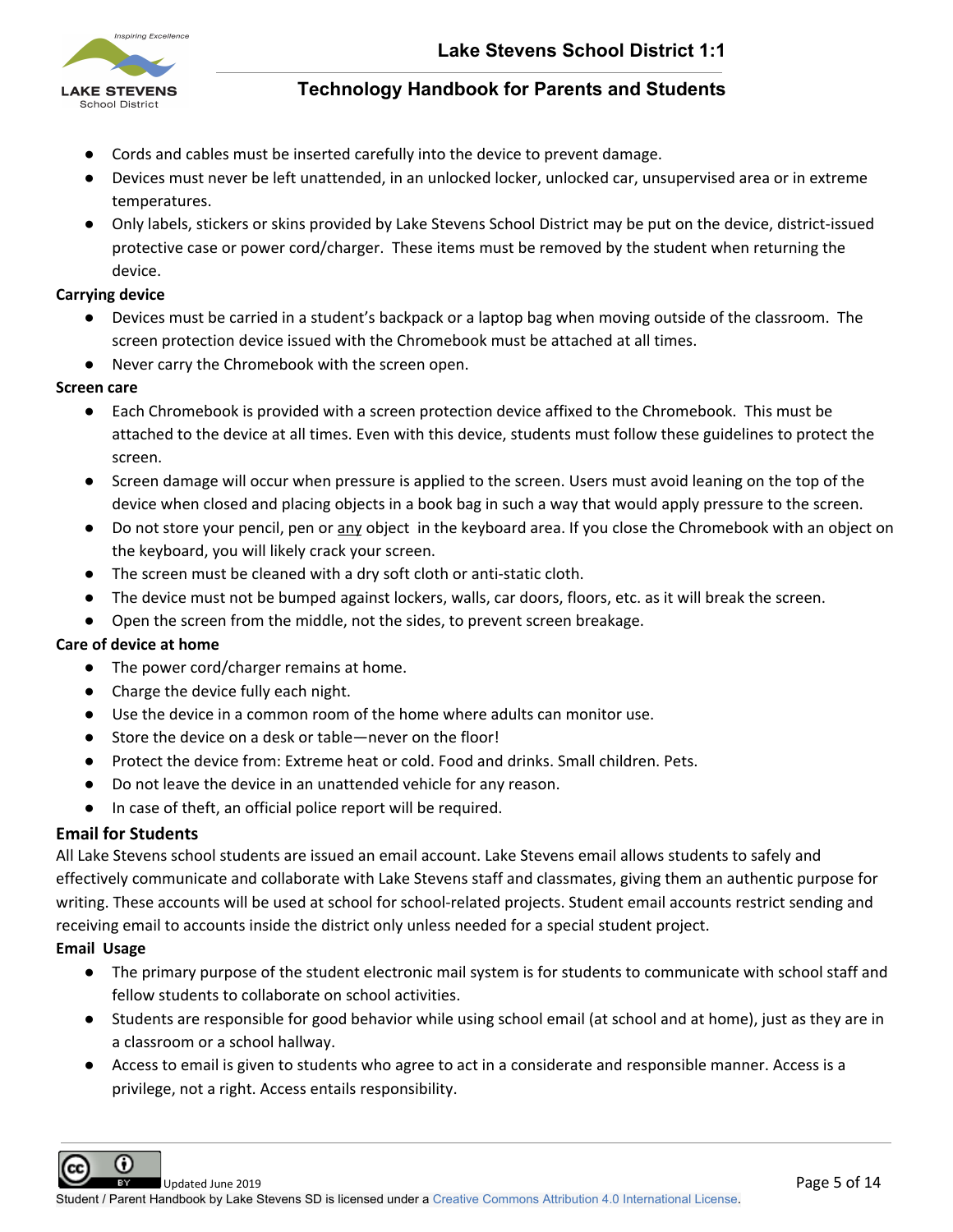

- Students are responsible for messages sent from their accounts.
- Students should not share their passwords.
- Students should not give out personal information over email, including home telephone numbers or home addresses.
- Students will not use email to bully, harass or threaten other students or individuals.
- Students will report any unusual activities such as "spam" communications, obscene email, attempts by adults to lure them into dangerous behaviors to their teacher or school administrator(s).
- Students will not use email to send chain letters, viruses, hoaxes or forward social or non-school related email to other students or staff.
- Email accounts are filtered and messages written containing certain inappropriate language or content are rejected as undeliverable.
- School email should only be used to sign up for school related accounts and other collaborative Internet tools.
- Student email is provided by the district and is district property. Lake Stevens School District reserves the right to archive, monitor and/or review all use of its email system, and users should not have any expectation of privacy in any electronic message created, sent or received on the district's email system.
- Student email accounts will be removed from the system after graduation, leaving the school district, or disciplinary actions. If necessary, Lake Stevens School District, at its discretion, may close the accounts at any time.

### **Email etiquette**

- **Don't SHOUT!** If you type in all capital letters, your reader will see this as yelling, or they will think that you were just too lazy to use proper text formatting. It's also hard on the eyes. Did you know that it takes longer to read something written in all caps than it does to read something that is properly formatted?
- **Use a meaningful subject line.** This is the first thing your reader will see, so use the space to help them understand the contents of the email even before they open it. Type in a subject that relates to the message you're sending. The subject line is the most exposed portion of your message as well. Be sure you use discretion in choosing the words of the subject line.
- **Proof, spell-check and use proper formatting.** Poor writing skills are a direct reflection on you! And the reader never forgets the person who writes a poorly written message.
- **People are busy.** Use email professionally and don't send casual emails with no purpose. This is especially important in emails to teachers and other adults.

### **Guidelines and reminders**

- Email should be used for educational purposes only.
- Email transmissions may be monitored by staff at any time to ensure appropriate use. This means that teachers may check students' email.
- All email and all contents are property of the district.
- Email should only be used by the authorized owner of the account.
- Students need to protect their passwords. You are responsible for messages sent from your account..

#### **Unacceptable use examples**

- Non-education related forwards (e.g. jokes, chain letters, images).
- Harassment, profanity, obscenity or racist terms.

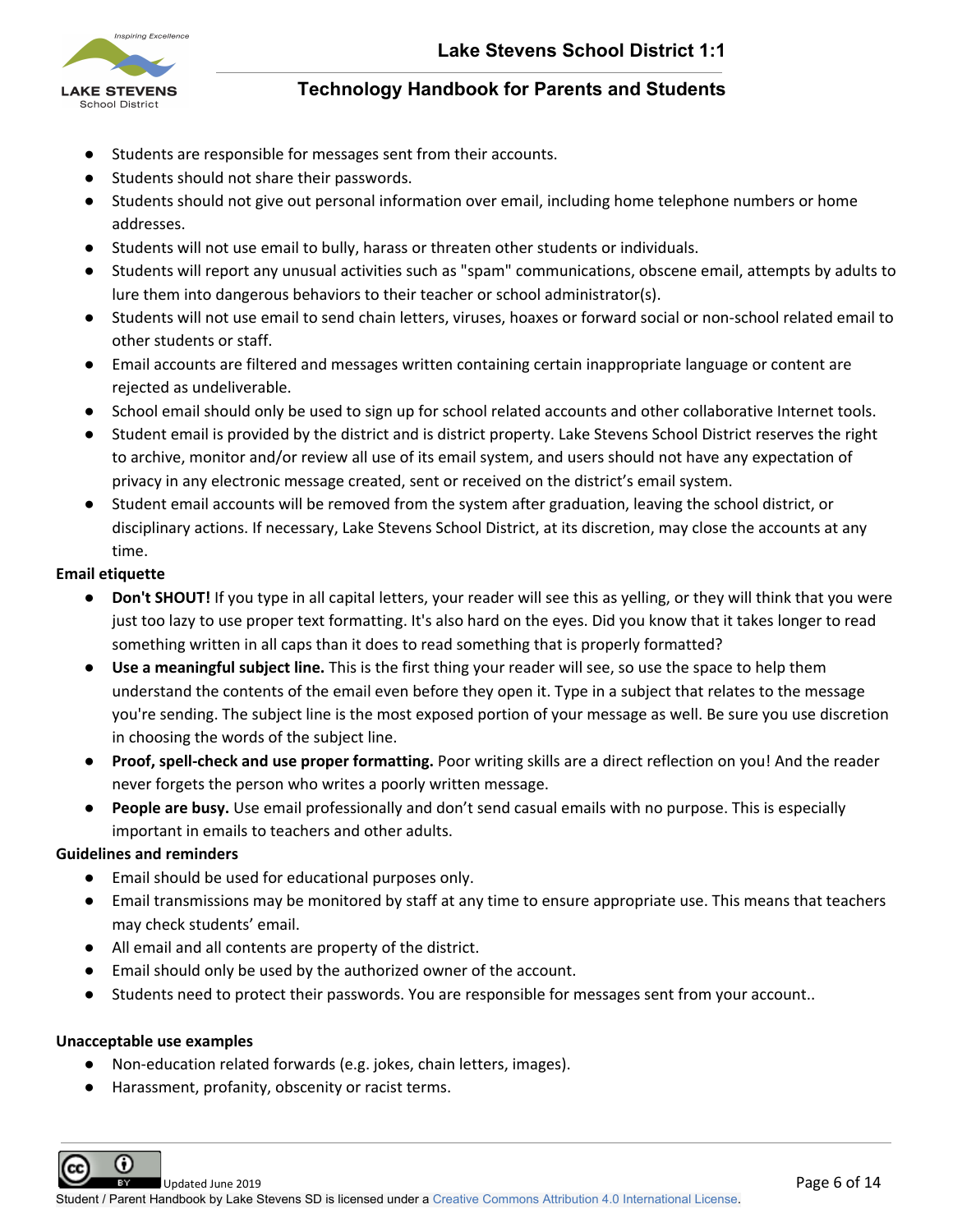

- Cyber-bullying, hate mail, discriminatory remarks.
- Email for individual profit or gain, advertisement, or political activities.

#### <span id="page-7-0"></span>**Chatting**

Chatting should be used for educational purposes to collaborate with teachers and fellow students on a school based project.

#### *Similar to supervision at school, we recommend parent/guardian supervise the device use at home.*

#### <span id="page-7-1"></span>**Webcams**

Devices equipped with a webcam offers students an extraordinary opportunity to experience a 21<sup>st</sup> Century tool and to develop 21<sup>st</sup> Century communication skills.

- **● Examples of use**
	- **○** Webcams are to be used for educational purposes only, under the direction of a teacher. Examples include:
		- Recording videos or taking pictures to include in a project
		- Recording a student giving a speech and playing it back for rehearsal and improvement.
- **● At home**—Use of webcams is allowed at home with permission from parents/guardians.

### <span id="page-7-2"></span>**Listening to music**

- **● At school**—Listening to music on your device is not allowed during school hours without permission from the teacher.
- **● At home**—Listening to music on your device is allowed at home with permission from parents/guardians.

#### <span id="page-7-3"></span>**Watching movies**

- **● At school**—Watching movies on your device is not allowed during school hours without permission from the teacher.
- **● At home**—Watching movies on your device is allowed at home with permission from parents/guardians.

### <span id="page-7-4"></span>**Gaming**

- **● At school**—Online gaming is not allowed during school hours unless you have been given permission by a teacher. Any games must be in support of education.
	- **● At home**—Online gaming is allowed at home if all of the following conditions are met:
		- **○** The content of the game is school appropriate.
		- **○** You have permission from your parent/guardian.
		- **○** No download of any kind is needed.

#### <span id="page-7-5"></span>**Backgrounds and screensavers**

Any images set as a device background must be school appropriate and must comply with School Board Policy. Inappropriate media may not be used as a device background. Presence of guns, weapons, pornographic materials, inappropriate language, alcohol, drugs or gang-related symbols will result in disciplinary action and/or loss of device privileges.

# <span id="page-7-6"></span>**Copyright and plagiarism**

Students are expected to follow all copyright laws as outlined in *Fair Use Doctrine of the United States [Copyright](http://www.copyright.gov/fls/fl102.html) Law (Title 17, USC).* The distinction between what is fair use and what is infringement in a particular case will not always be clear or easily defined. There is no specific number of words, lines, or notes that may safely be taken without

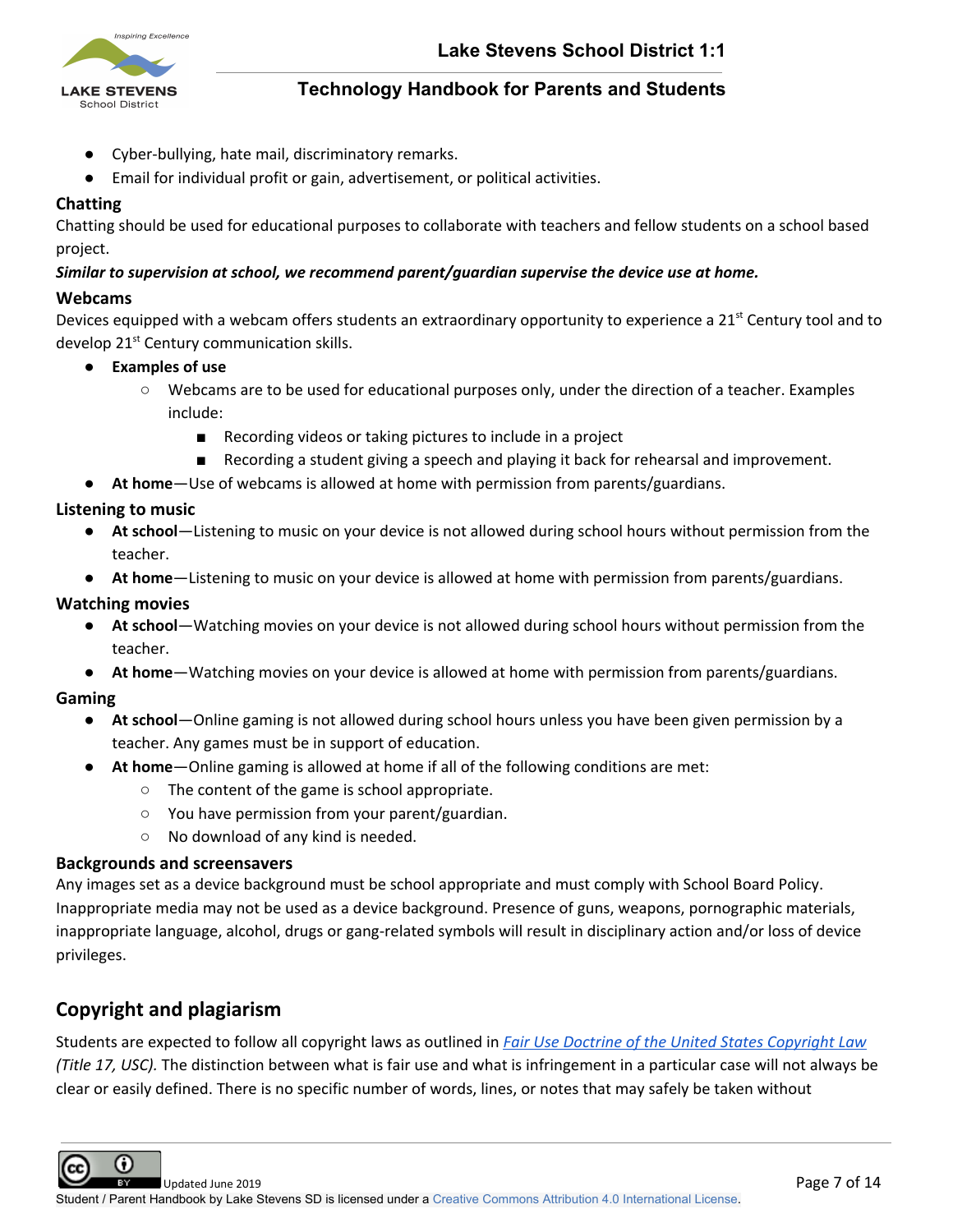

permission.

Acknowledging the source of the copyrighted material does not substitute for obtaining permission. Copyright protects the particular way authors have expressed themselves. The safest course is to get permission from the copyright owner before using copyrighted material.

Many people think of plagiarism as copying another's work or borrowing someone else's original ideas. To "plagiarize" means that you are stealing and passing off the ideas or words of another as one's own. You should never use another person's' work without crediting the source. In other words, plagiarism is an act of fraud. It involves both stealing someone else's work and lying about it afterward.

# <span id="page-8-0"></span>**Technology Discipline**

Most tech-related behavior violations are equivalent to "traditional" classroom violations.

- Leaving your device at home is equivalent to leaving your textbook or school supplies at home.
- Cutting and pasting without citing sources or putting it into your own words is equivalent to plagiarism.
- Cyber-bullying is equivalent to bullying or harassment.
- Damaging or defacing the device or accessories is equivalent to vandalism or property damage.

In cases where unacceptable use or negligence is suspected, contact your teacher first.

# **Repairing/Replacing Your Chromebook**

All Chromebooks in need of repair should be brought to the library as soon as possible.

- The district will repair or replace damaged equipment resulting from normal use at no cost to the student/parent if you have purchased the protection plan. Students will receive a "loaner" Chromebook while their device is being repaired. The loaner must be returned once the student's device is ready for use.
- If the parent/guardian elected to participate in the voluntary [Chromebook](https://drive.google.com/a/lkstevens.wednet.edu/open?id=1QTXJerEs7oFnX8esajqvpr722X1F8xHRM9tIOYzbw74) Protection Plan, accidental damage or vandalism repairs will be done at no cost to the student/parent. All other breakages such, as through user negligence will be the responsibility of the student/parent to pay for.
- The district will make its best attempt to purchase replacement parts at the best possible price.
- All repair work must be reported to the Tech Support Area.
- District-owned Chromebooks should never be taken to an outside computer service for any type of repairs or maintenance.

## **Estimated Costs & Sanctions (subject to change)**

The following are estimated costs of the Chromebook parts and replacement:

- Total replacement of Chromebook: approximately \$330
- Replacing screen: \$45
- Replacing keyboard/touchpad: \$50
- Replacing battery: \$45
- Replacing power supply/cord: \$18

The District shall impose the following sanctions for not returning the student device as outlined below:

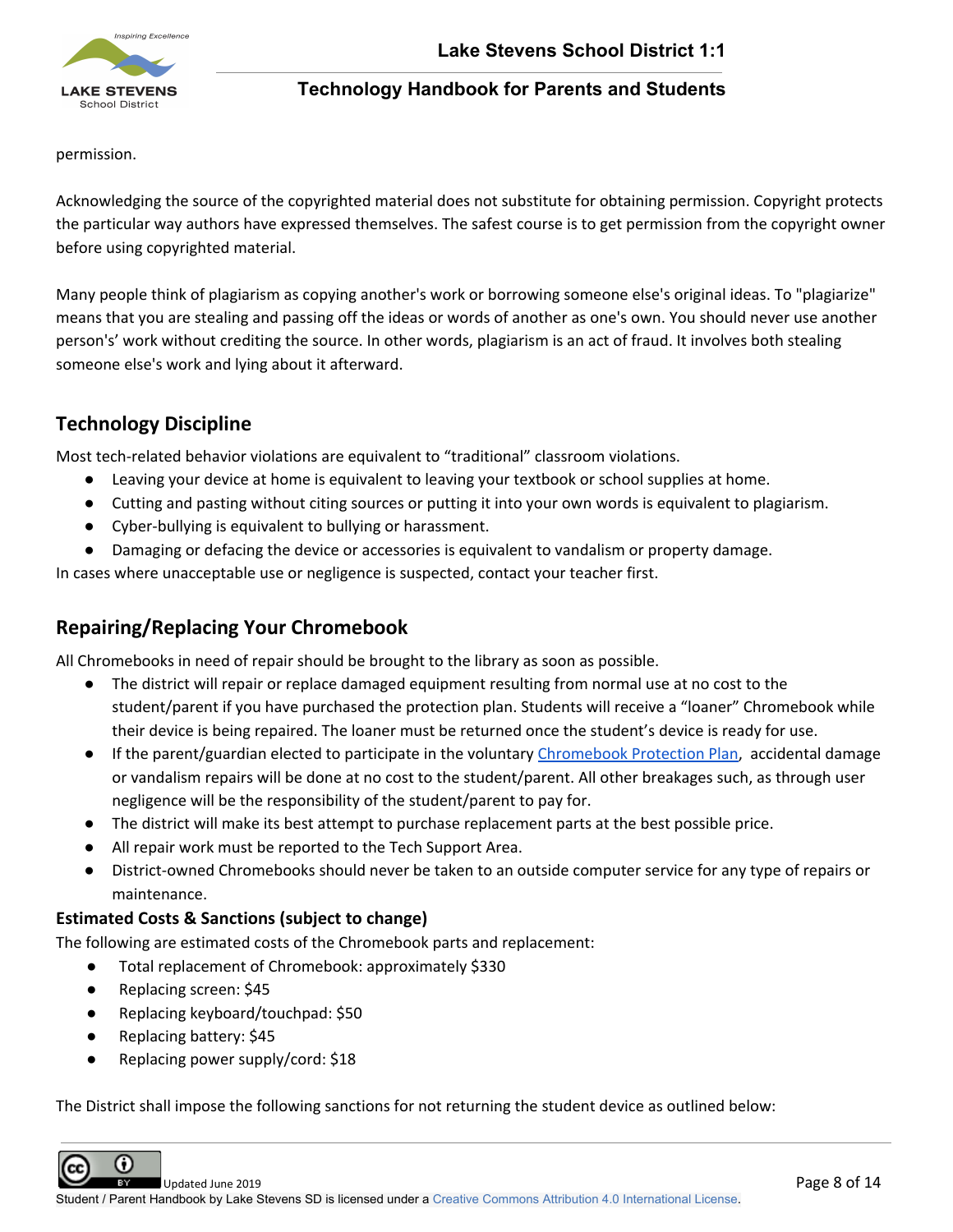

- A fine of approximately \$330 will be placed on their student account and an invoice generated to the parent/guardian.
- If the invoice is not paid within 60 days of receipt, the District will submit the delinquency to a collection agency.
- Per RCW 43.09.185, the District will report known loss of asset to the Washington State Auditor's Office.
- The District may report the theft of student device to law enforcement.

# <span id="page-9-0"></span>**Accountability**

### <span id="page-9-1"></span>**Legal title**

Legal title to the device is with the district and shall at all times remain with the district. The student is responsible at all times for the device's appropriate care and use.

## **Legal property**

Comply with trademark and copyright laws and all license agreements. Ignorance of the law is not immunity. If you are unsure, ask a teacher or parent. Plagiarism is a violation of the student policy. Give credit to all sources used, whether quoted or summarized. This includes all forms of media on the Internet, such as graphics, movies, music and text.

### <span id="page-9-2"></span>**Liability**

Lake Stevens School District reserves the right at any time to demand return of the device. Students remain responsible for the device until it has been verified to be in working order. The parent/guardian/student are responsible for the entire cost of repairs or replacement to computing devices damaged through student misuse, neglect, intentional damage or loss. In case of theft, an official police report will be required.

### **No expectation of privacy**

Students have no expectation of confidentiality or privacy with respect to any usage of a Chromebook, regardless of whether that use is for district-related or personal purposes, other than as specifically provided by law. The school district may, without prior notice or consent, log, supervise, access, view, monitor, and record use of student Chromebooks at any time for any reason related to the operation of the school district. By using a school-issued Chromebook, students agree to such access, monitoring, and recording of their use.

### Monitoring Software

Teachers, school administrators, and the technology department staff may use monitoring software that allows them to view the screens and activity on student-issued Chromebooks. This software is limited to school times only (7 a.m. to 4 p.m.).

# <span id="page-9-3"></span>**School Board Policy**

Board Policy 1800 - Electronic [Resources](https://sites.google.com/a/lkstevens.wednet.edu/lssddocs/school-board-policies/1000-series---board/1800%20-%20Electronic%20Resources.pdf)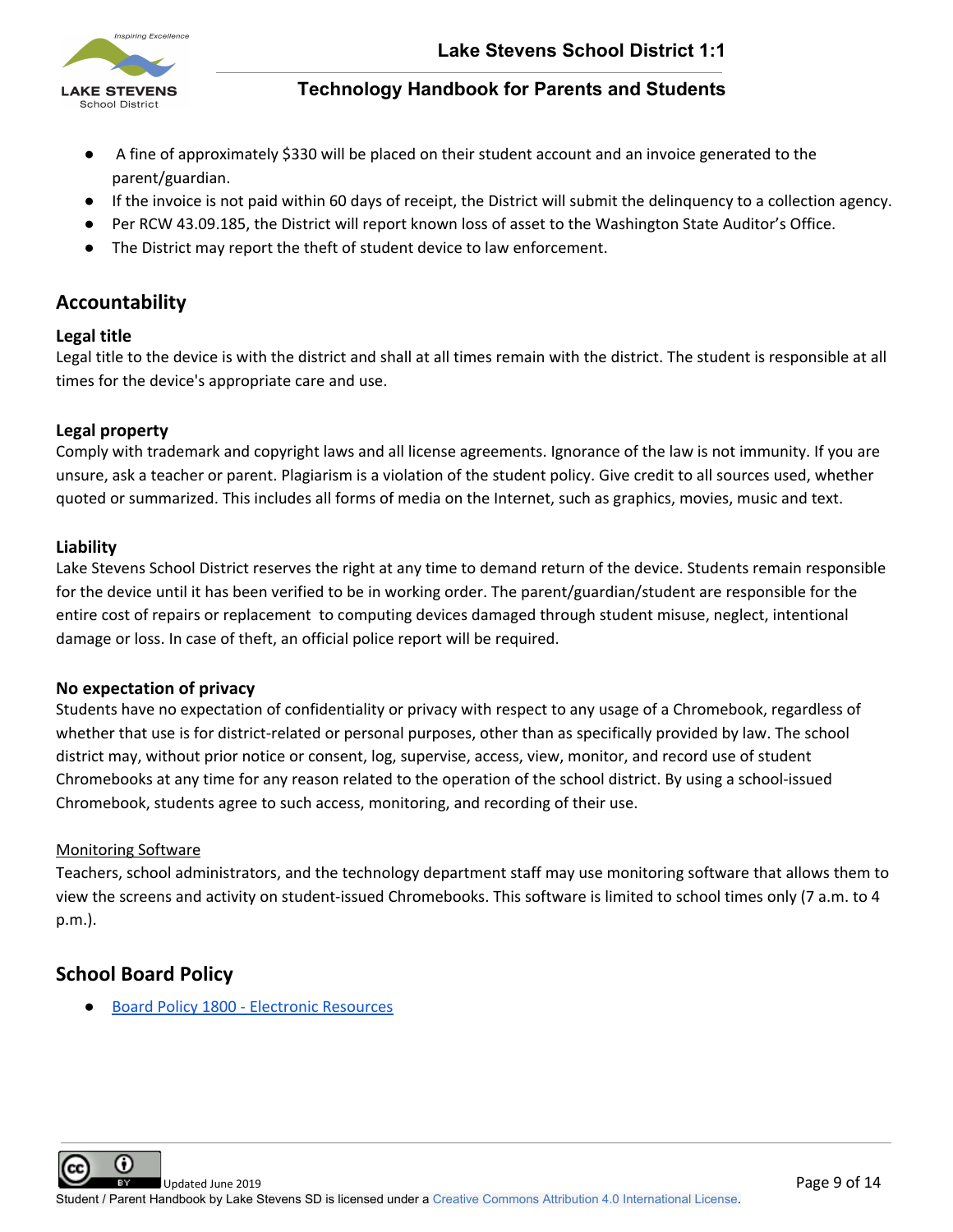

# <span id="page-10-0"></span>**Digital Citizenship: Good to know**

# <span id="page-10-1"></span>**What is Digital Citizenship?**

- Digital Citizenship is a concept that helps students understand how to use technology appropriately in a society full of technology.
- The district expects students to use technology appropriately and responsibly whether in electronic communication or participation.
- The district has electronic precautions in place in order for students to participate safely and securely in this environment and enjoy the rights of a digital world in an educational setting.

#### **District responsibilities**

- The school will provide Internet and email access to students.
- School staff will help students conduct research and ensure student compliance with the district's [1:1](https://docs.google.com/document/d/1XazAaycMtcjySssxOGjNVxopBpjCVvuSQ7x89VF2iF0/edit?usp=sharing) [Responsible](https://docs.google.com/document/d/1XazAaycMtcjySssxOGjNVxopBpjCVvuSQ7x89VF2iF0/edit?usp=sharing) Use Procedures.
- Filtering/blocking of inappropriate Internet materials is done at the district level, and the district provides network data storage areas for all students. Student Chromebooks are filtered anywhere the student uses one and at any time the student uses one.
	- Web filtering is useful, but can never be 100 percent effective. Students intent on defeating the filter will likely be successful. Please work with your child to emphasize the importance of Digital Citizenship.
- Lake Stevens School District reserves the right to investigate the inappropriate use of resources and to review, monitor and restrict information stored on or transmitted via Lake Stevens School District-owned equipment and resources.

### **Student Responsibilities**

Students will abide by the district's [Responsible](https://docs.google.com/document/d/1XazAaycMtcjySssxOGjNVxopBpjCVvuSQ7x89VF2iF0/edit?usp=sharing) use Procedures and:

- Contact an administrator about any security issue they encounter.
- Monitor all activity on their personal account(s).
- Report email containing inappropriate or abusive language or questionable subject matter to a teacher or administrator at school.
- Return the device and accessories to the school when requested..
- When students withdraw from school, they must return their device to the issuing school on the date of departure.

### **Parent/guardian responsibilities**

Ω

- Talk to your children about the values and standards you expect your children to follow as they use the Internet just as you talk to them about their use of all other media information sources such as television, telephone, movies, radio, etc.
- All district-issued devices utilize Internet filters that are enabled at school, at home, and anywhere else a student might use their device. Parents are encouraged to monitor student activity at home, especially their Internet use.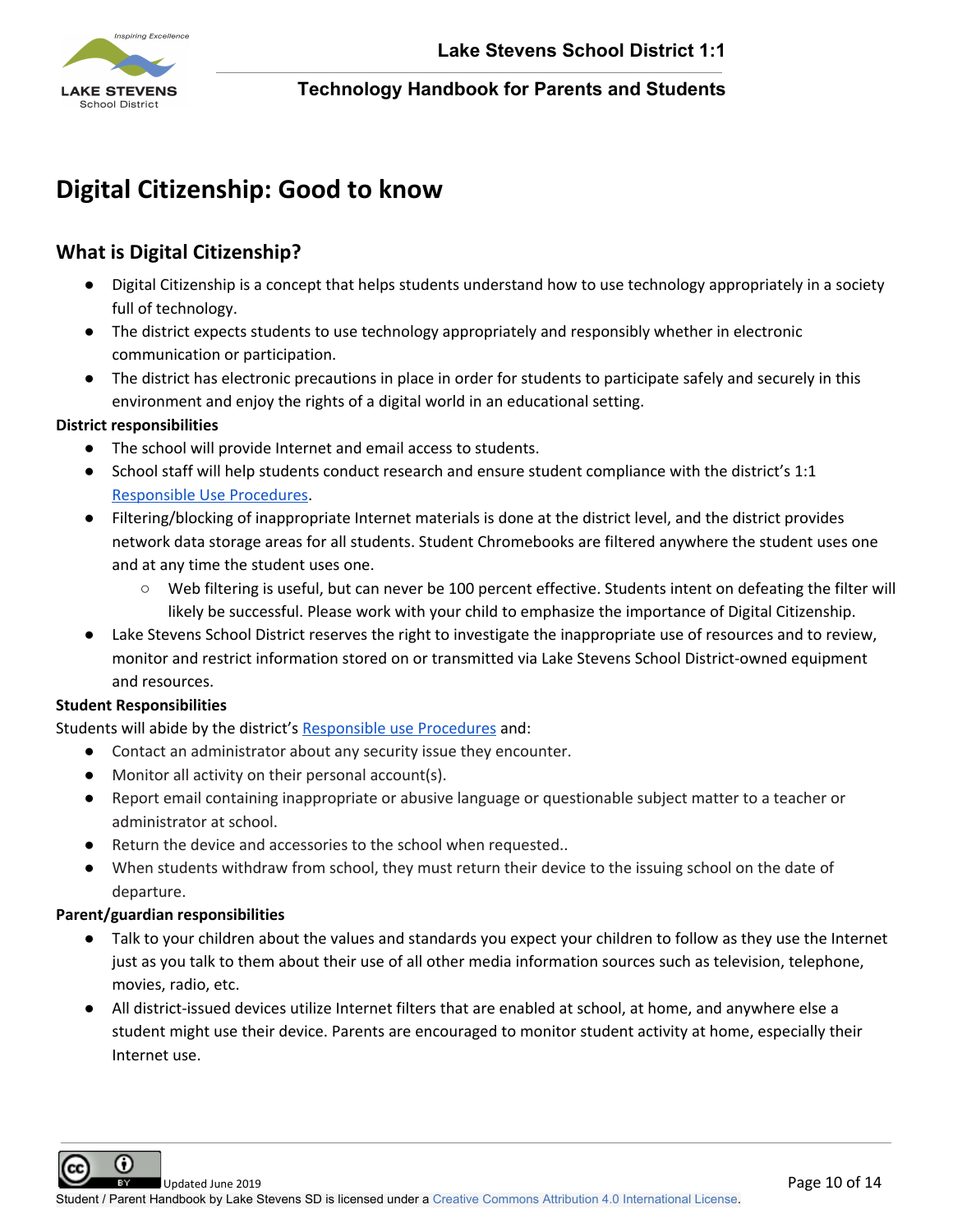

#### **Appropriate Content**

All files must be school appropriate. Inappropriate materials include explicit or implicit references to:

- Alcohol, tobacco or drugs
- Gangs
- Obscene language or nudity
- Bullying or harassment
- Discriminatory or prejudicial behavior
- Glorification of violence

#### **Monitor Student Use**

The parent/guardian must agree to monitor student use at home, and away from school. The best way to keep students safe and on-task is to have a parent/guardian present and involved.

#### **Suggestions**

- Investigate parental controls available through your Internet/phone service provider and/or your wireless router.
- Develop a set of rules/expectations for device use at home. Some websites provide parent/child agreements for you to sign.
- Only allow device use in common rooms of the home (e.g. living room or kitchen) and not in bedrooms.
- Demonstrate a genuine interest in what your student is doing on the device. Ask questions and request that they show you his or her work often.

# <span id="page-11-0"></span>**Health Tips for Parents**

The average child in the US now spends an average of 7 hours a day using computers, cell phones, televisions and other electronic devices. As screen and electronics time increases, time spent on exercise and family activities typically decreases. An increase in screen time has been shown to be linked to an increase in obesity rates.

So here's what you can do to help keep your child safe and healthy as he or she ventures into this new world of electronic education.

- 1. Limit the amount of time that your child is using the computer outside of schoolwork. The AAP recommends limiting total screen time to two hours daily.
- 2. Be aware of what your child is using the computer for. Know what Internet sites he is visiting and what he is doing on those sites.
- 3. Keep the bedroom as a screen free area. No televisions, cell phones or computers need to be in a child's bedroom, especially at night.
- 4. Encourage your child to get plenty of exercise daily.
- 5. Above all, talk with your child. Discuss what she is doing with her new computer and discuss things that have absolutely nothing to do with computers. Just talk!

#### **Additional articles**

Healthy Habits for TV, Video Games, and the Internet by [http://kidshealth.org](http://kidshealth.org/)

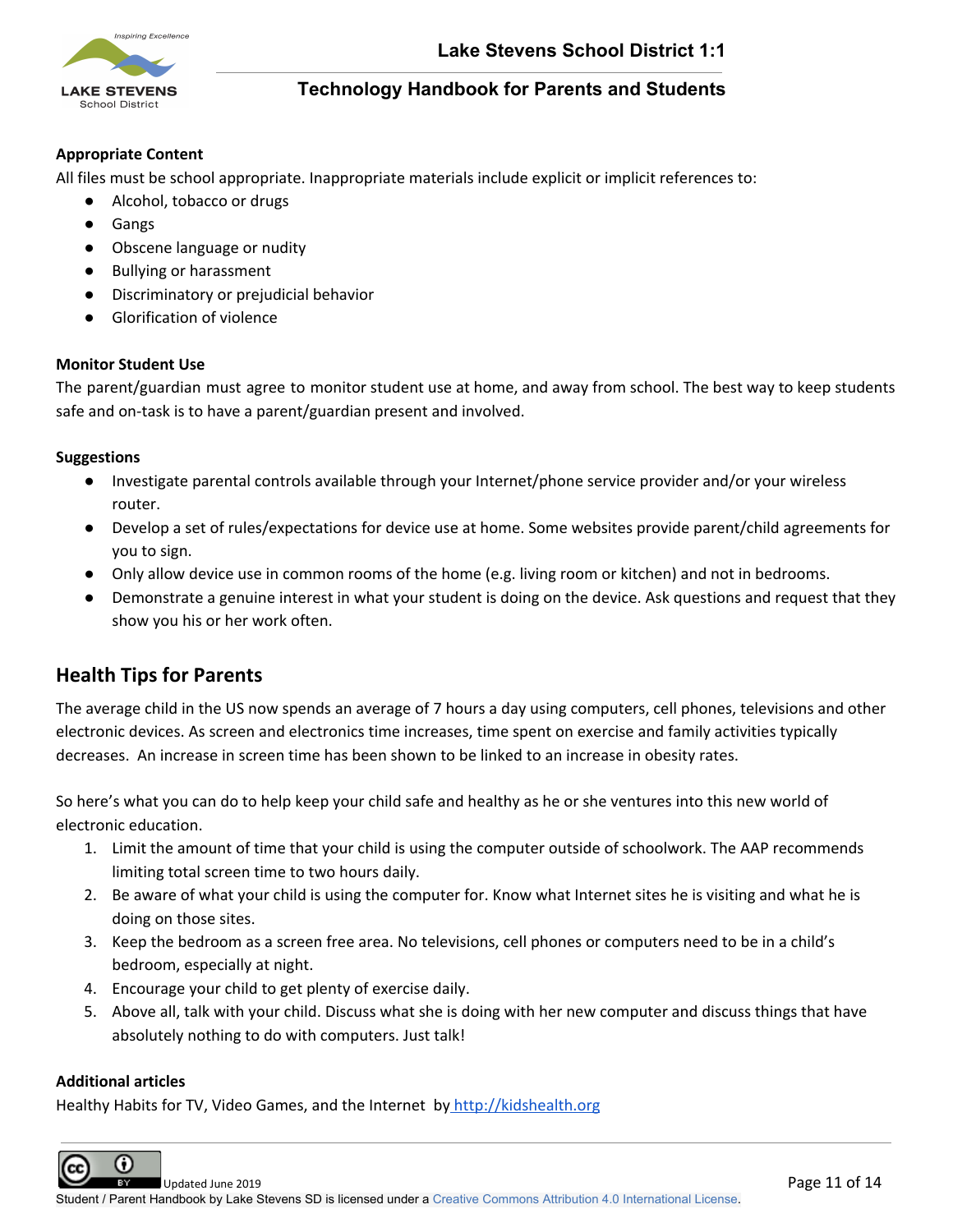

<span id="page-12-0"></span>Turn Off the TV or Computer and Get Active by [http://www.healthykids.nsw.gov.au](http://www.healthykids.nsw.gov.au/)

# **Cyber-Safety Tips**

Open communication with your child is vital. Your child needs to feel they can come to you if they encounter frightening communications or images.

- **Set age limits.** Keep young children away from any unaccompanied chatting.
- **Understand the technology.** Open an account yourself, and get your whole family connected. If your child views the program as a way of staying in touch with family, there might be less risk of misuse with friends.
- **Model good video chat behavior.** Show children how to be polite and respectful, and let them know that's the behavior you expect when they're video chatting with their friends.
- **Use privacy settings.** Just like other communication tools like Facebook and Yahoo Messenger, most video chat programs come with privacy settings.
- **No inappropriate activities.** You can use parental controls through your Internet provider to restrict what sites your children can visit.
- **Set time limits.** With any online activity, be sure to tell your children how long they will have to engage in these activities.

# <span id="page-12-1"></span>**Email, IM and Chat Rooms—Help children stay safer online**

- Know who your child is communicating with online.
- Open a family email account to share with younger children.
- Teach your child never to open emails from unknown senders and to use settings on IM programs to block messages from people they do not know.
- Be aware of other ways your child may be going online—with cell phones, devices or from friends' homes or the library.
- Tell your child not to share passwords with anyone but you to help avoid identity theft and cyber bullying.
- Familiarize yourself with popular acronyms at sites like www.netlingo.com and www.noslang.com/.

#### **Help protect children against inappropriate content**

- Use the NetSmartz [Internet](http://www.netsmartz.org/Resources/Pledges) Safety Pledges to set clear guidelines for going online.
- Report the sexual exploitation or online enticement of a child to [www.cybertipline.com.](http://www.cybertipline.com/)

# <span id="page-12-2"></span>**Teach Your Children The Following Rules**

- Never accept files or downloads from unknown sources; this includes familiar sources if you were not expecting them. Accepting files or downloads from unknown sources can bring a virus that could harm the device.
- Never give out real name, telephone or cell phone number(s), mailing address, or passwords. Giving away personal information can lead to identity theft or worse.
- Do not post photographs in publicly accessible sites. The settings for ANY social networking profiles should be PRIVATE and new friends are accepted only if they are known to the child AND parent.
- Posting pictures online or sending images can have dangerous consequences.

⋒